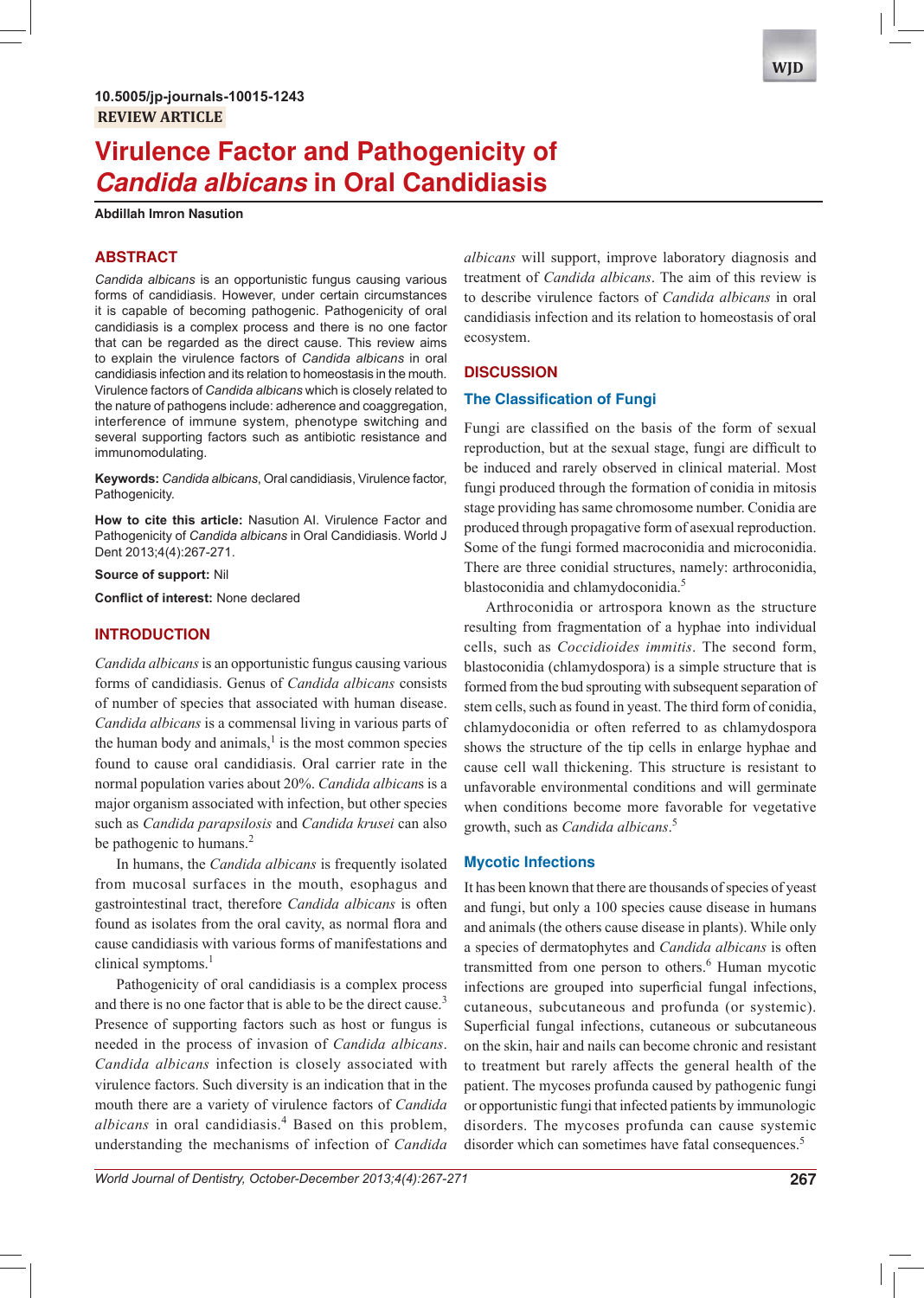## **Morphology of Candida albicans**

*Candida albicans* yeast appear as oval, buds, Gram-positive, size 2-3  $\times$  4-6 µm and has budded cells that resemble elongated hyphae (pseudohyphae).<sup>5</sup> *Candida albicans* ferment glucose and maltose, produce acid and gas; ferment acid from sucrose, and do not react with lactose. The carbohydrate fermentation along with the properties and morphology distinguish colonies of other candida.<sup>6</sup> The clinical appearance of *Candida albicans* especially in infants occurs in the lining mucosa of cheek and appear as white patches that are mostly composed of epithelial pseudomycelium, and there is only minimal erosion in lining area. Growth of *Candida albicans* in the mouth will be more fertile when accompanied by corticosteroids, antibiotics, high glucose levels and the immunodeficiency condition.<sup>7</sup>

# **The Pathogenicity of Candida albicans**

Oral candidiasis is one of the manifestations of mucocutaneous infections in the oral mucosa that is triggered by physiological changes and disturbances of homeostasis in the immune system of patients.<sup>8</sup> In other words, the integrity changes of host immune system is an important factor to determine, whether the *Candida albicans* will still behave as commensal on the mouth ecosystem or able to proliferate, resulting in oral candidiasis. This chronic condition, is caused by a defect of cellular immune response of patients.<sup>4</sup>

Potential of *Candida albicans* to form colonies, penetrate and cause infection in the mouth depends on the imbalance of virulent factors that determines the presence of microorganisms and certain defects of the host immune system.<sup>8</sup> Manifestations of oral candidiasis, basically due to the opportunities that allow the *Candida albicans* can selectively express virulent factors that are required to exist for *Candida albicans* as pathogen.<sup>9</sup> One pathogenic properties of *Candida albicans* is its ability to form chlamydospora. Chlamydospora is a refractile cell, thin-walled, and formed on the terminal or lateral of hyphae and occasionally on pseudohypha.<sup>1</sup> The formation of chlamydospora is developed by the environment that has limited oxygen in circumstances of low temperatures.<sup>10</sup> That means, the success of *Candida albicans* to exist as a pathogen in the mouth is closely associated with the expression of certain genes, which are required to adapt to the various phases of infection in the mouth.

#### **Virulence Factor of Candida albicans**

There are several virulence factors of *Candida albicans* in oral candidiasis infection and its relation to homeostasis of host in the mouth, namely:

### **Adherence and Coaggregation**

#### Adherence

Virulence factor of *Candida albicans* are determined by cell wall. Cell wall plays an important role because this part directly interacts with host cells. Cell wall of *Candida albicans* contains substances that are essential for virulence, such as derivatives mannoprotein that have immunosuppressive properties to enhance the defense of candida against immune system of host.<sup>9,11</sup> The mechanisms of *Candida albicans* infection are very complex, including adhesion and invasion, changes of cell shape morphology from yeast form into filaments form (hyphae), biofilm formation, and able to avoid from host immune cells. The ability of *Candida albicans* attached to host cells is an important factor in the early stages of colonization and infection.<sup>10</sup>

Adhesion may occur due to the expression of various antigens on the cell surface that act as adhesion molecules. This expression was recognize as extracellular protein that found on the surface epithelial of cells host.<sup>12</sup> Proteins that acts as a mediator of adhesion were classified as proteins serum (serum albumin and transferrin, fibrinogen, C3D complement fragments and iC3b complement fragment); extracellular matrix proteins (laminin, fibronectin, entactin, vitronectin, collagen); mannan adhesins and other binding proteins (mannan adhesins, hydrophobic proteins, fimbriae, plastic-binding protein, epithelial binding lectin-like protein, agglutinin-like proteins, adhesion on *Streptococcu*s species, other bacteria), as well as adhesion to saliva.<sup>9</sup>

This adhesion will cause the transformation of *Candida albicans* from blastopore into chlamydospora form. The ability of *Candida albicans* transformed into pseudohyphae was one of important virulence factor.<sup>1</sup> Hyphae have a higher virulence than the spore form because: first, it was bigger and more difficult to phagocyte by macrophage, consequently immune cell need other mechanisms to eliminate hyphae on infected tissue.<sup>12</sup> Second, the presence of multiple blastoconidia points on the filament increasing a large amount of infectious elements.<sup>9</sup> Adhesions may occur in epithelial cells of the mouth and polymethylmethacrylate (PMMA) denture materials with lectin-like component that acts as a mediator of adhesion. Mediator components will interact with mono- or disaccharide host.<sup>9</sup> In hyphae, adhesion will more increasingly as big as lectin-like component to be taken out.<sup>13</sup> Epithelial penetration by hyphae were facilitated by aspartyl proteinases and phospholipase.<sup>14</sup>

The penetration that occurs can disrupt the epithelial surface by extracellular neutralization and acid protease of *Candida albicans* opening an opportunity of *Candida* 

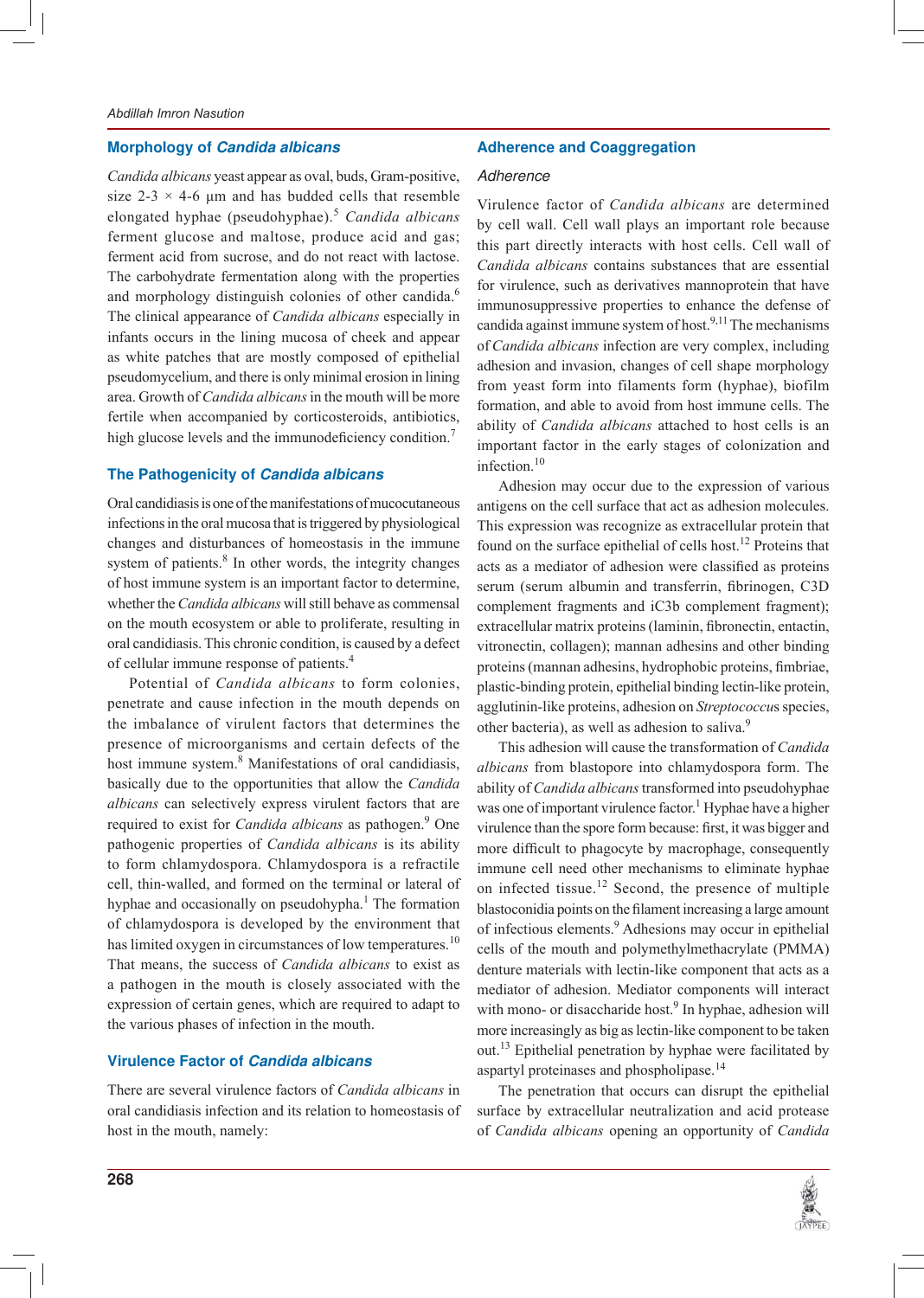*albicans* to adhere. *Candida albicans* adhere to the mucosal surface, then compete other microorganisms saprophyte commensal in mouth for nutrients. If the place of microflora was disturbed, *Candida albicans* will grow up unstoppable to facilitated infectious.<sup>1,2</sup>

On candidiasis erythematous case, *Candida albicans* showed strong adherence to  $PMMA$ <sup>15,16</sup> According to several studies Candida adhesion onto PMMA-based resins is a common source of oral cavity infection and stomatitis. Denture installations were known as favorable environment making *Candida albicans* settle in the oral mucosa.<sup>17</sup> Cells of tip or hyphae enlarged and cell walls was thickened. In other words, environmental conditions are one of important key role for *Candida albicans* conducted different morphological forms and morphogenic change to increasing of pathogenicity.

# **Coaggregation**

Coaggregation usually occurs in chronic atrophic candidiasis and effect of mediation *S. mutans* that found in denture surface. *Streptococcus mutans* plays an important role in the colonization of *Candida albicans*. Previous study stated that *C. albicans* and *S. mutans* enhance binding to each other and to surfaces in the presence of sucrose. Scanning electron microscopy images also reveal glucan-like structures that form between cocci and yeasts, suggesting that glucans may play a role in mediating their interactions.<sup>18</sup>

Lipoprotein known as mediator of adhesion of *S. sanguis*  that has a dual function in recognizing by receptors of carbohydrate and some receptors that presented in saliva. Carbohydrate receptors on adhesion can be purified by five types of streptococci in the oral cavity. This shared aggregation can specifically inhibit coaggregation of another type.<sup>2</sup>

Other research states that *Candida albicans* ATCC 10261 and CA2 bind to oral bacteria such as Streptococci.<sup>19</sup> Cell persistence of *Candida albicans* in the oral cavity may be possible because these fungi expressed different antigens on cell surface. These antigens act as adhesion molecules that recognize extracellular proteins same as found on the surface of epithelial cells. This interaction causing the cell *Candida albicans* adhere to the mucosal surface and allow the invasion of the epithelial tissue. This interaction leads to the transformation of yeast cells to form pseudohyphae blastopore.

## **Interference of Immune System**

#### Interference of sIgA

Interference of sIgA begins with epithelial penetration by hyphae and supported by aspartyl proteinase and

*World Journal of Dentistry, October-December 2013;4(4):267-271* **269**

phospholipase to reducing the production of saliva.<sup>14</sup> Moreover, the effect of pathogenicity of *Candida albicans* and coaggregates with *S. mutants* improving of acid production which will be followed by decreased sIgA and finally disadvantage for immunology responses. $8,12$ 

## **Interference of Complement**

The complement system is a mediator to opsonization and chemotaxis by preparing antigen for phagocytosis. The only certain of adhesion molecules expressed on the cell surface of pseudohyphae. Adhesion molecule by complement interference is a receptor of C3D and iC3b. Expression of protein molecules on the cell surface of *Candida albicans* will affect the pathogenicity of *Candida albicans*. 2

# **Interference of Phagocytosis**

Dimorphic trait virulence factor of Candida albicans was instrumental in phagocytosis interference, even some researchers claiming it as pleomorfic.<sup>8</sup> Dynamic morphological properties is a way to adapt *Candida albicans* to surroundings environment. The two main forms of *Candida albicans* is a yeast form and pseudohyphae form which are also referred to as mycelium. This change is known as process of adaption of *Candida albicans* to environmental from commensal into pathogen.<sup>7</sup> In circumstances pathogen, *Candida albicans* are more commonly found in the form of mycelium or pseudohyphae or filaments than spores ones. Growth and changes in the form of yeast into a more invasive hyphae also affected the cellular immunity.

The occurrence of phagocytosis interference will result in decreasing the serum levels of complement and inability of PMN. Phagocytosis by PMN and macrophages can be inhibited by peptides and acid production of extracellular glycoprotein of *Candida albicans*. Systemic candidiasis is also associated with the absence of myeloperoxidase and hydrogen peroxide in phagocytic cells. Therefore, the function of phagocytic cells cannot process the macrophage activating factor (MAF). With the absence of MAF, macrophages cannot adhere to cell *Candida albicans* through mannose receptor membrane or by attaching vitronectin (a cell adhesion glycoprotein). Macrophages eventually will not be able to produce nitrogen monoxide that is known as fungicidal.<sup>11</sup>

### **Phenotype Switching**

Aspects of molecular phenotype has not clearly revealed. Some researcher supposed that it is more common in the virulent strain compared to flora normal.<sup>3</sup> Example, candidiasis in patients with AIDS.<sup>9</sup> Changes in the phenotype of a filament will penetrate into epithelium and role in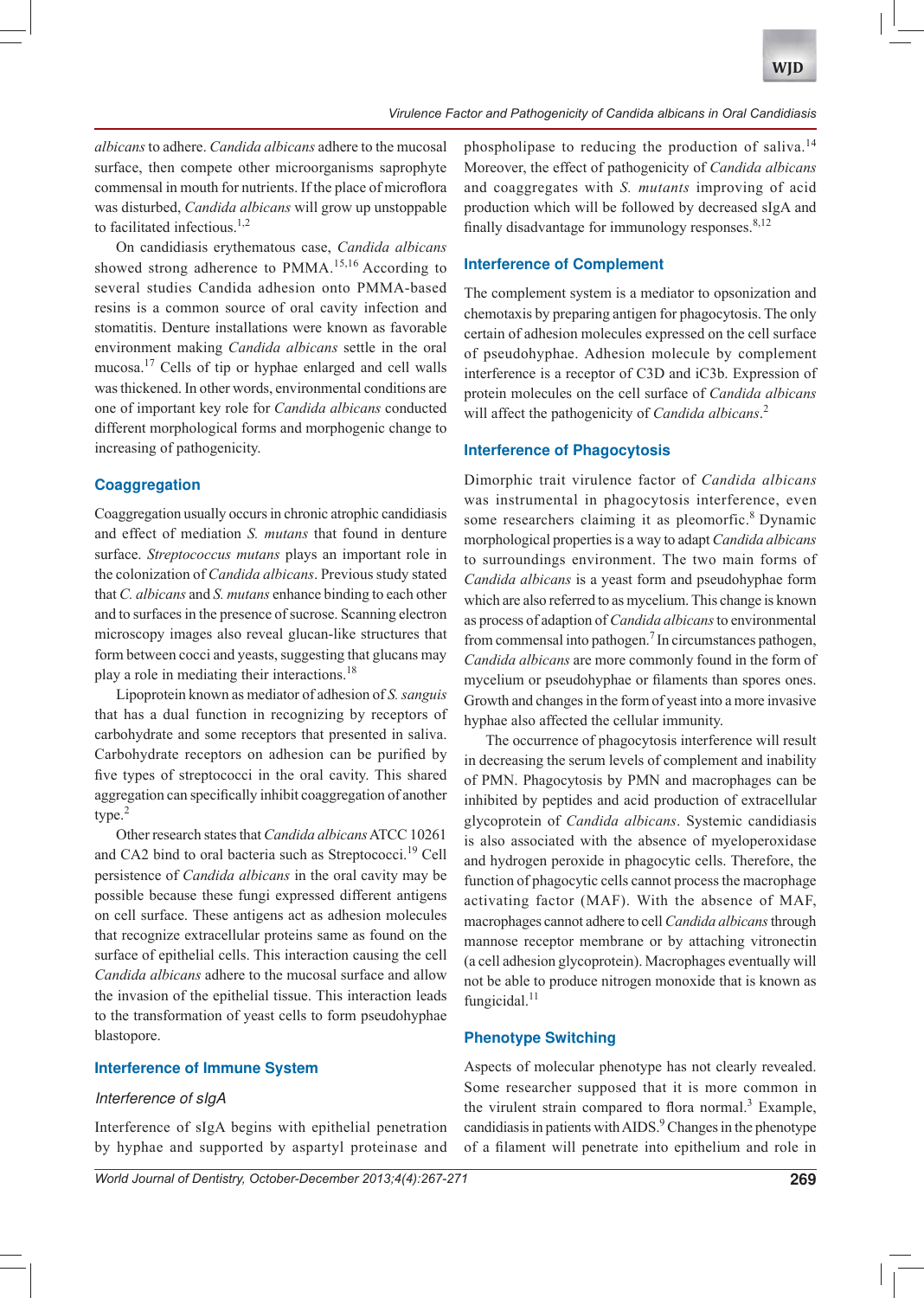#### *Abdillah Imron Nasution*

infection and spread of *Candida albicans* to cells of host. *Candida albicans* that can form biofilms is thought to be involved in the attacking of host cells and is associated with resistance to antifungal properties. Morphology of Candida abicans supports the composition changes. Colonies of some strains of *Candida albicans* is able to change the shape.<sup>20</sup> Adaptation will be conducted in accordance with the location in the oral cavity as a commensal or a pathogen. This will affect the fat content and sterols in the cell wall affected the attachment of *Candida albicans* to mucosal epithelium, consequently improving antigen expression and susceptibility to antifungal preparations.<sup>3</sup>

# **Supporting Factor**

#### Antibiotic Resistance

*Candida albicans* not only attached into mucosa, but is also able to penetrate. Aspartyl proteinase enzymes will support *Candida albicans* having early stages to penetrate the layers of keratinized-mucocutaneous tissue.<sup>14</sup> When the complement of C3 component receptors blocked by fungal cell interaction, host will be influenced by external factors, such as the use of antibiotics. Antibiotics will suppress the growth of competitive microorganisms for *Candida albicans*. These conditions make *Candida albicans* more easier to form colonies.

#### **Others**

There are two main aspects of the interaction between host and agent namely, host immunomodulating immune response and adhesion of agent into host cell. Immunomodulatory have potential ability to candida cells to modulate immunological system of host. This condition is known as trigger for host so as to whether increase or decrease the host immune response.<sup>21</sup> Substances of cell wall such as chitin, glucans and mannoprotein were involved in immunomodulation response to producing a number of proteins known as heat shock proteins  $(HSP)$ . There are two families of  $HSP$ known, namely HSP90 and HSP70.<sup>9</sup> These conditions were advantage for *Candida albicans*. HSPs also play a key role in the growth process of *Candida albicans* to stimulate host immune response. Several protease enzymes known are only secreted by Candida species at the systemic infection as penetration of hyphae to epithelial cells known are supported by aspartyl proteinases.<sup>14</sup>

# **CONCLUSION**

1. Virulence factors of *Candida albicans* which is closely related to the nature of pathogens include: adherence and coaggregation, interference of immune system, phenotype switching, and several supporting factors such as antibiotic resistance and immunomodulation.

- 2. Immune components that are involved in the virulence and pathogenicity of *Candida albicans* are sIgA, complement, phagocytes and macrophages.
- 3. Adaptation will affect the fat content and sterols in the cell wall which will give effect to the attachment to the mucosal epithelium, antigen expression and susceptibility to antifungal preparations.
- 4. Changes in the phenotype of a filament form allows *Candida albicans* to penetrate into epithelium and has role in infection and spread in host cell.
- 5. Antibiotics suppress the growth of microorganisms that are competitive against *Candida albicans*, making candida easier to form colonies.
- 6. HSP (Hsp90 and Hsp70) also play a role in stimulating a response in the growth process.

# **REFERENCES**

- 1. Matthews RC. Pathogenicity determinant of Candida albicans: potential targets for immunotherapy? Microbiology 1994;140:1505-1511.
- 2. Fonzi WA, Calderon RA. Virulence factor of Candida albicans. Trends Microbiol 2001:327:333-339.
- 3. Gillmore BJ, Retsinas EM, Lorenz JS. An C3b receptor of Candida albicans structure, function, and correlates for pathogenicity. J Infect Dis 1998;157:38-34.
- 4. Bachtiar BM. Some factors affecting virulence pathogenicity of Candida albicans candidiasis in mouth. J Dent Univ Indonesia 1997;4:704-706.
- 5. Brooks GF, Carroll KC, Butel JS, Morse SA. Jawetz, Melnick, Adelberg's medical microbiology. 24th ed. McGraw-Hill; 1995. p. 608-610.
- 6. Diamod RD. Interaction of phagocityc cell with candida and other opportunistic fungi. Arch Med Res 1993;24:361-369.
- 7. Ashman RB, Papadimitriou JM. Murine candidiasis: strain depedence of host response after immunization. Immunol Cell Biol 1998;66:231-237.
- 8. Greenfield RA. Host defence system interaction with Candida albicans. J Med Vet Mycol 1992;30:89-104.
- 9. Chaffin WL, Lopez-Ribot JL, Casanova M, Gozalbo D, Martínez JP. Cell wall and secreted proteins of candida albicans: identification, function and expression. Microbiol Mol Biol Rev 1998;62:130-180.
- 10. Bryan MG, Libow L. Candidiasis (chronic mucocutaneous). E Med J 2001 Jun;2(6). Available from: http://www.emedicine.com.
- 11. Vazquez-Torres A, Balish E. Macrophage in resistance to candidiasis. Microbiol Mol Biol Rev 1997;61:170-192.
- 12. O'Sullivan JM, Jenkinson HF, Cannon RD. Adhesion of Candida albicans to oral streptococci is promoted by selective adsorption of salivary proteins to the streptococcal cell surface. Microbiology 2000;146:41-48.
- 13. Ebisu S, Nakae H, Okada H. Coaggregation of Eikenella corrodens with oral bacteria mediated by bacterial lectin-like substance. Adv Dent Res 1988 Nov;2(2):323-327.